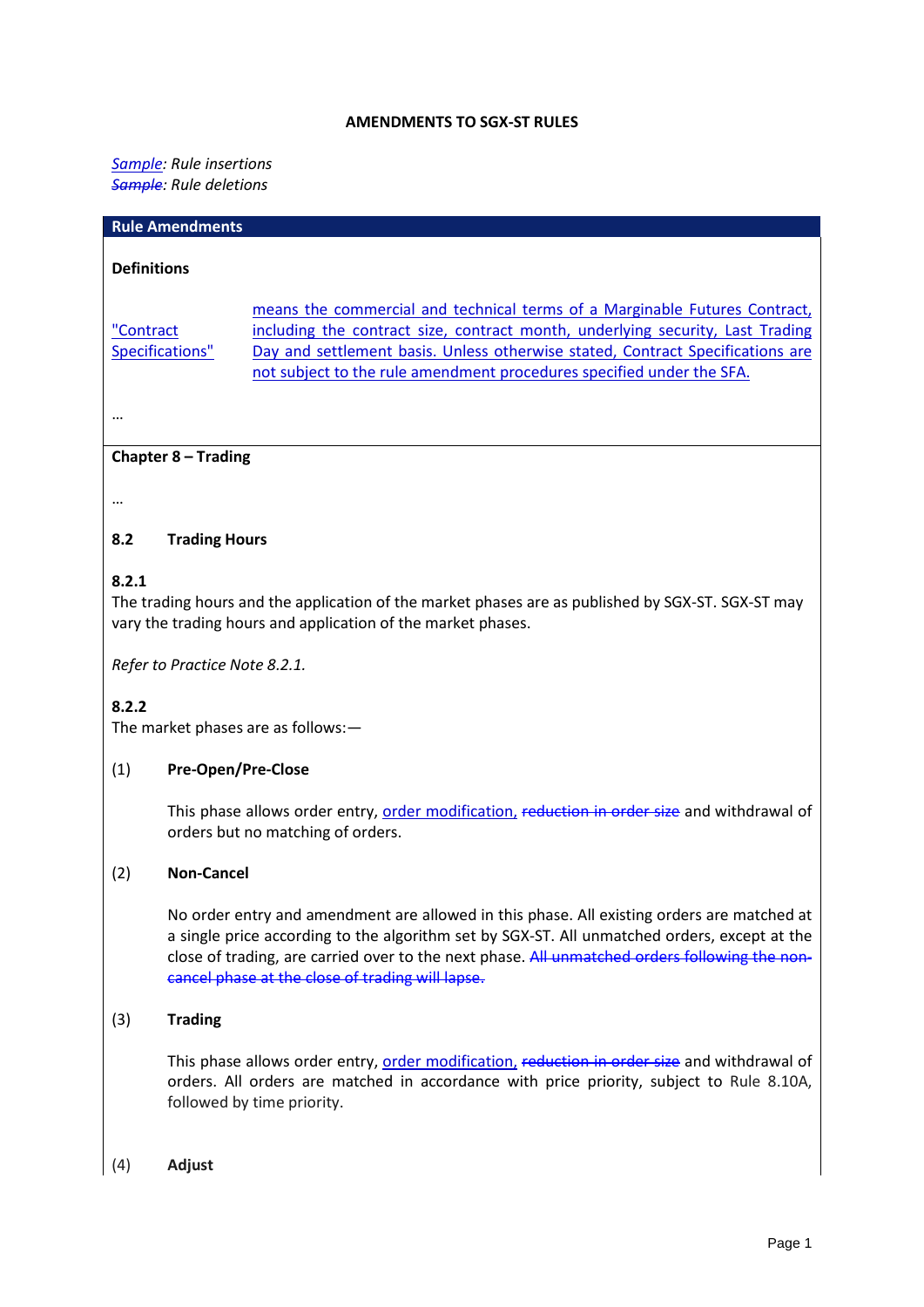#### **Rule Amendments**

This phase allows order entry, order modification, reduction in order size and withdrawal of orders. At the end of the phase, orders will be matched at a single price based on the algorithm set by SGX-ST. All unmatched orders will be carried over to the next phase.

*Refer to Practice Note 8.2.2.*

…

## **8.10 Suspension and Restriction of Trading**

### **8.10.1**

SGX-ST may suspend or restrict trading in any or all listed or quoted securities or Futures Contracts. It may do so for 1 or more markets or 1 or more trading sessions or any part of a trading session. It may do so in any of the following circumstances:—

- (1) in SGX-ST's opinion, the market is not orderly, informed or fair or circumstances are about to occur that may result in there not being an orderly, informed or fair market;
- (2) SGX-ST releases an announcement in relation to an Issuer which, in SGX-ST's opinion, is market sensitive;
- (3) an Issuer requests, and SGX-ST agrees to, the suspension;
- (4) access to the Trading System is generally restricted;
- (4A) where Rule 8.10A applies;
- (5) any of the circumstances in Rule 1303 of the SGX-ST Listing Manual apply;
- (6) functions of SGX-ST are, or are threatened to be, severely and adversely affected by a physical emergency such as fire, terrorist activities, power failures, communication or transportation breakdowns, or computer malfunctions; or
- (7) in SGX-ST's opinion, it is in the public interest.

*Refer to Practice Note 8.10.1.*

#### **8.10.1A**

SGX-ST may restrict trading by such means as it considers appropriate, including placing the market into an Adjust Phase.

#### **8.10.2**

A suspension and a trading restriction may be lifted by SGX-ST at any time.

### **8.10.3**

Securities or Futures Contracts which have been suspended from trading cease to be traded on the Trading System. Except with SGX-ST's approval, a Trading Member must not execute any transactions in a suspended security or Futures Contract.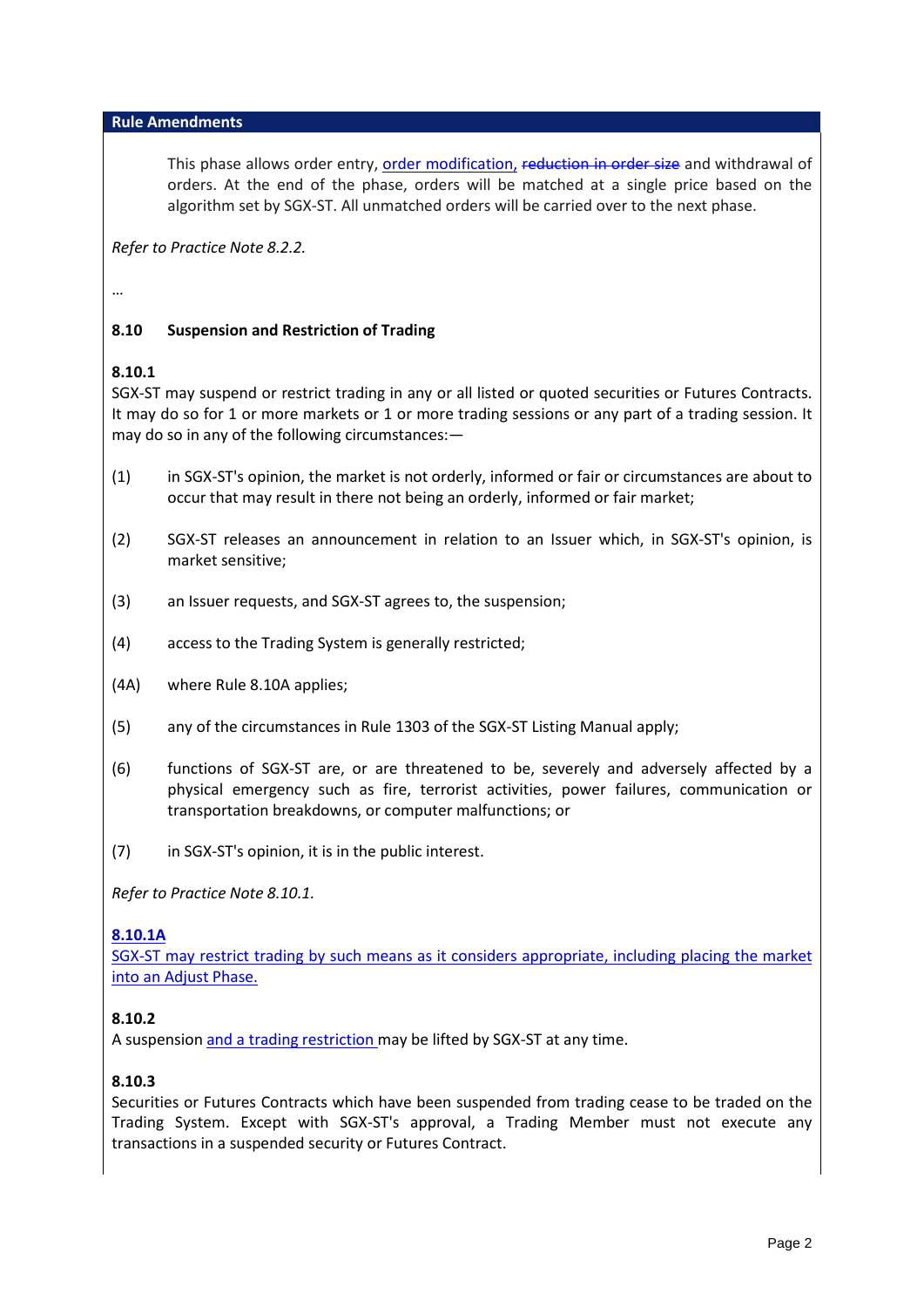#### **Rule Amendments**

*Refer to Practice Note 8.10.3.* 

### **8.10.4**

 $AH$  uUnmatched orders in a security or Futures Contract in the Trading System may lapse in the event of a suspension of that security or Futures Contract, as determined by SGX-ST.

*Refer to Practice Note 8.10.1*

### **8.10.5**

Where SGX-ST has suspended or restricted trading in all listed or quoted securities or Futures Contract in 1 or more markets, SGX-ST may extend a trading session for the market when trading recommences.

### **8.10.6**

Securities or Futures Contracts subject to suspension will be placed in Adjust Phase for a minimum of 15 minutes before trading recommences.

*Refer to Practice Note 8.2.1*

…

#### **Chapter 14 – Supervisory Rules**

### **14.13 Emergency Powers**

#### **14.13.1**

Where SGX-ST deems it necessary or desirable for ensuring a fair and orderly market or for ensuring a safe and efficient clearing facility, or for ensuring the integrity of the market or for proper management of systemic risk in the market, SGX-ST may, in relation to 1 or more Trading Members:

- (1) require that a portion of the positions in respect of Marginable Futures Contract carried in any account(s) on the books of such Trading Member be transferred to the books of 1 or more Trading Members;
- (2) require such Trading Member to liquidate any of the positions carried in any account(s) on its books;
- (3) modify any term in any Contract Specifications, which may include bringing forward the Last Trading Day, or modifying the settlement obligations as set out in Rule 9.4.1;
- (4) require such Trading Member to close any accounts;
- (5) impose such additional capital requirements on such Trading Member as SGX-ST deems necessary or desirable;
- (6) impose such limits and/or conditions to control the activities of such Trading Member as SGX-ST deems necessary or desirable; and
- (7) take such action or require such Trading Member to take such action as SGX-ST deems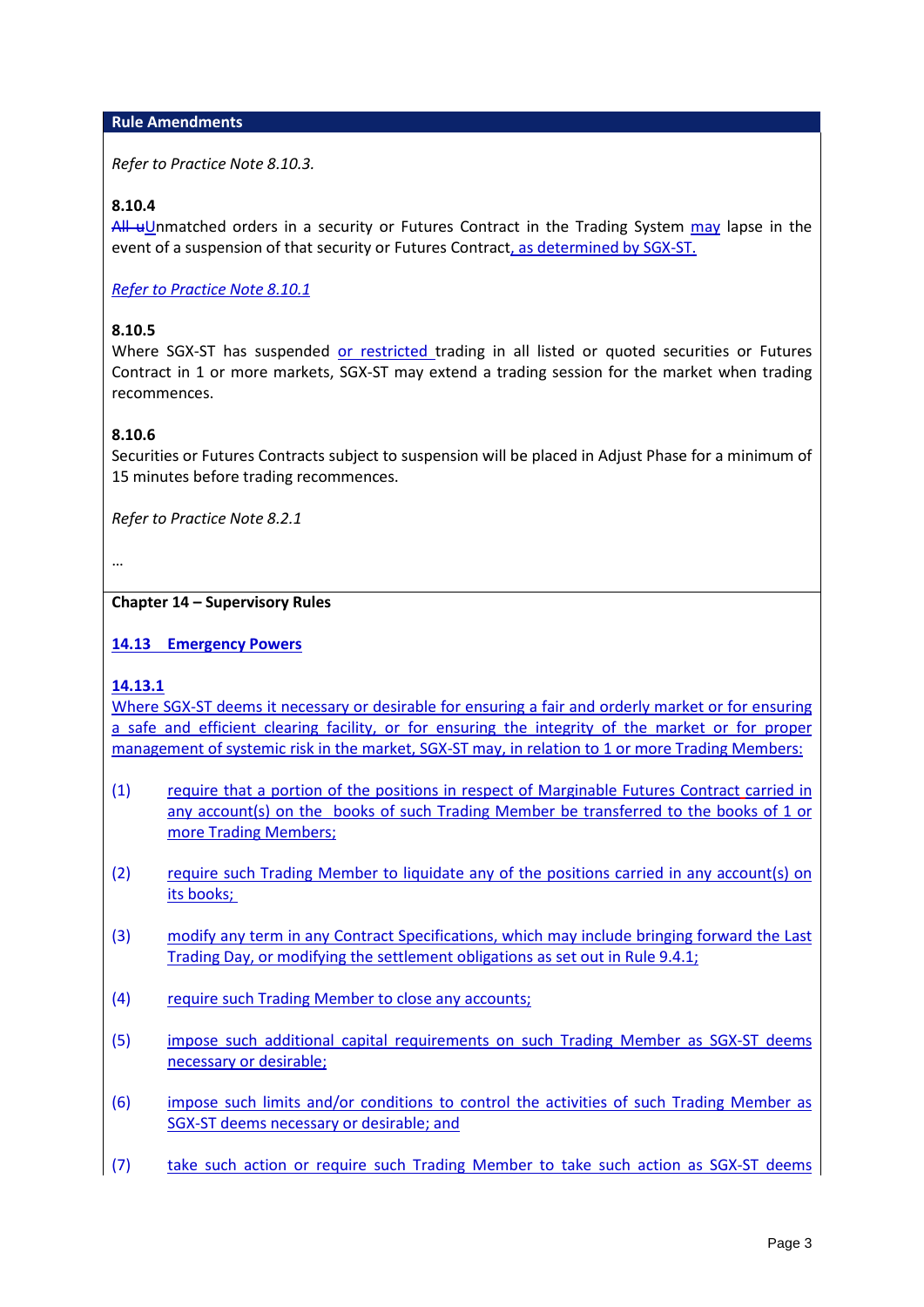necessary or desirable.

# **14.13.2**

SGX-ST shall, as soon as practicable, notify the Authority of any action taken by SGX-ST pursuant to Rule 14.13.

## **14.13.3**

Nothing in this rule shall limit the authority of SGX-ST, the Board or any other committee to act in an emergency situation in accordance with these Rules.

## **14.13.4**

Without prejudice to the generality of Chapter 2, SGX-ST shall not be liable to any Trading Member or any other person in respect of any damage, loss, cost or expense of whatsoever nature (whether direct, indirect, special or consequential, including without limitation any loss of business, revenue, goodwill, bargain or profit), suffered or incurred by such Trading Member or third party, arising out of or in connection with the exercise or non-exercise by SGX-ST of its powers under Rule 14.13 or the determination by SGX-ST of the satisfaction or non-satisfaction of any condition for the exercise of such powers.

```
…
```
### **Chapter 19 – Marginable Futures Contract**

…

#### **19.14 Emergency Powers**

#### **19.14.1**

Where SGX-ST deems it necessary or desirable for ensuring a fair, orderly and transparent market or the integrity of the market, or for proper management of systemic risk in the market, SGX-ST may, in relation to one or more Trading Members:—

- (1) require such Trading Member to take action to offset any of the positions carried in any account(s) on its books;
- (2) modify any term in any Contract Specifications, which may include bringing forward the Last Trading Day, or modifying the settlement obligations as set out in Rule 9.4.1;
- (3) require such Trading Member to close any accounts;
- (4) impose such additional capital requirements on such Trading Member as SGX-ST deems necessary or desirable;
- (5) impose such limits and/or conditions to control the trading activities of such Trading Member as SGX-ST deems necessary or desirable; and
- (6) take such action or require the Trading Member to take such action as SGX-ST deems necessary or desirable.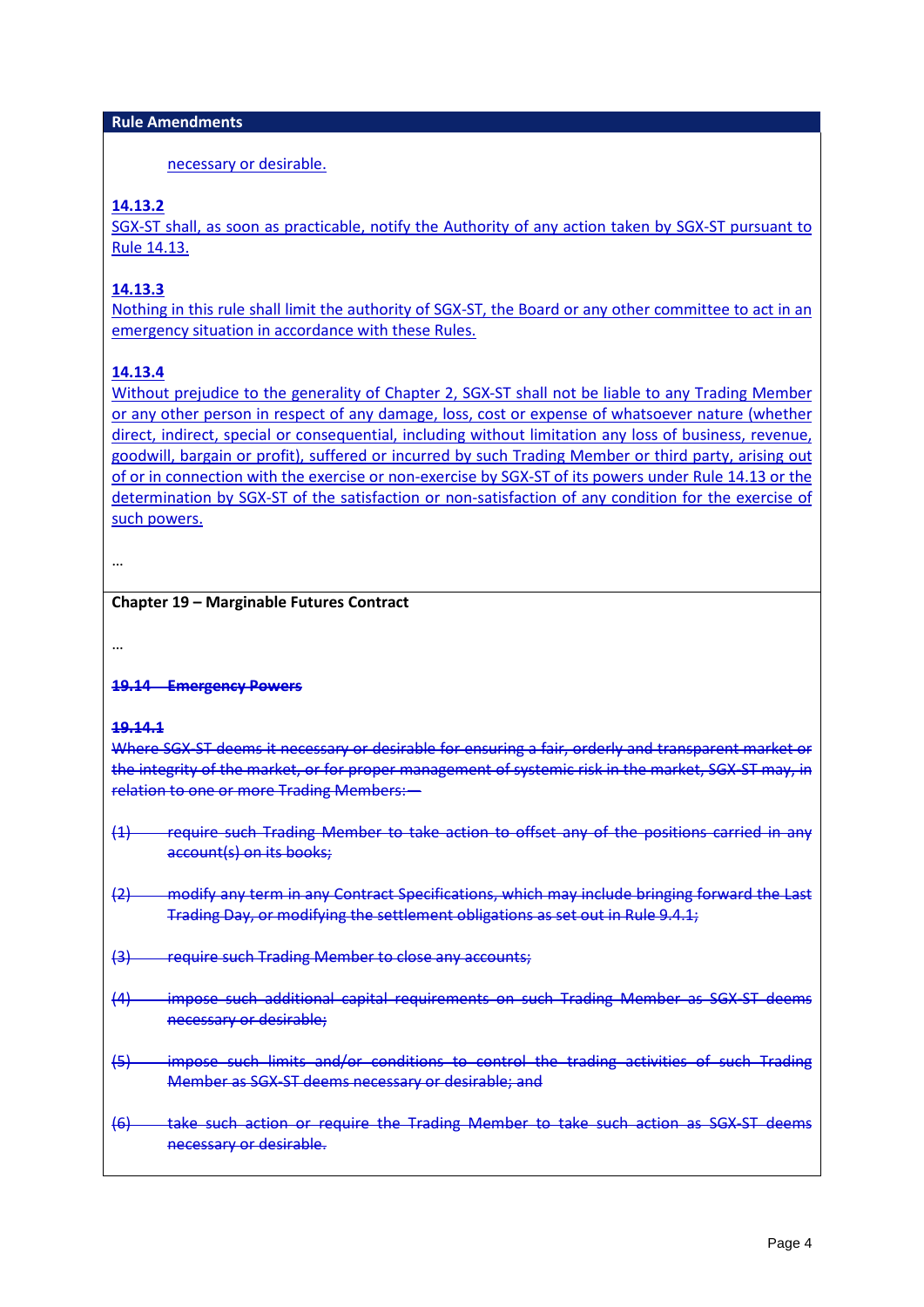### **Rule Amendments**

### **19.14.2**

SGX-ST shall, as soon as practicable, notify the Authority of any action taken by SGX-ST pursuant to Rule 19.14.1.

### **19.14.3**

Without prejudice to the generality of [Chapter 2,](http://rulebook.sgx.com/en/display/display.html?rbid=3271&element_id=910) SGX-ST shall not be liable to any Trading Member or any other person in respect of any damage, loss, cost or expense of whatsoever nature (whether direct, indirect, special or consequential, including without limitation any loss of business, revenue, goodwill, bargain or profit), suffered or incurred by such Trading Member or other person, arising out of or in connection with the exercise or non-exercise by SGX-ST of its powers under [Rule 19.14.1](http://rulebook.sgx.com/en/display/display.html?rbid=3271&element_id=1742) or the determination by SGX-ST of the satisfaction or non-satisfaction of any condition for the exercise of such powers.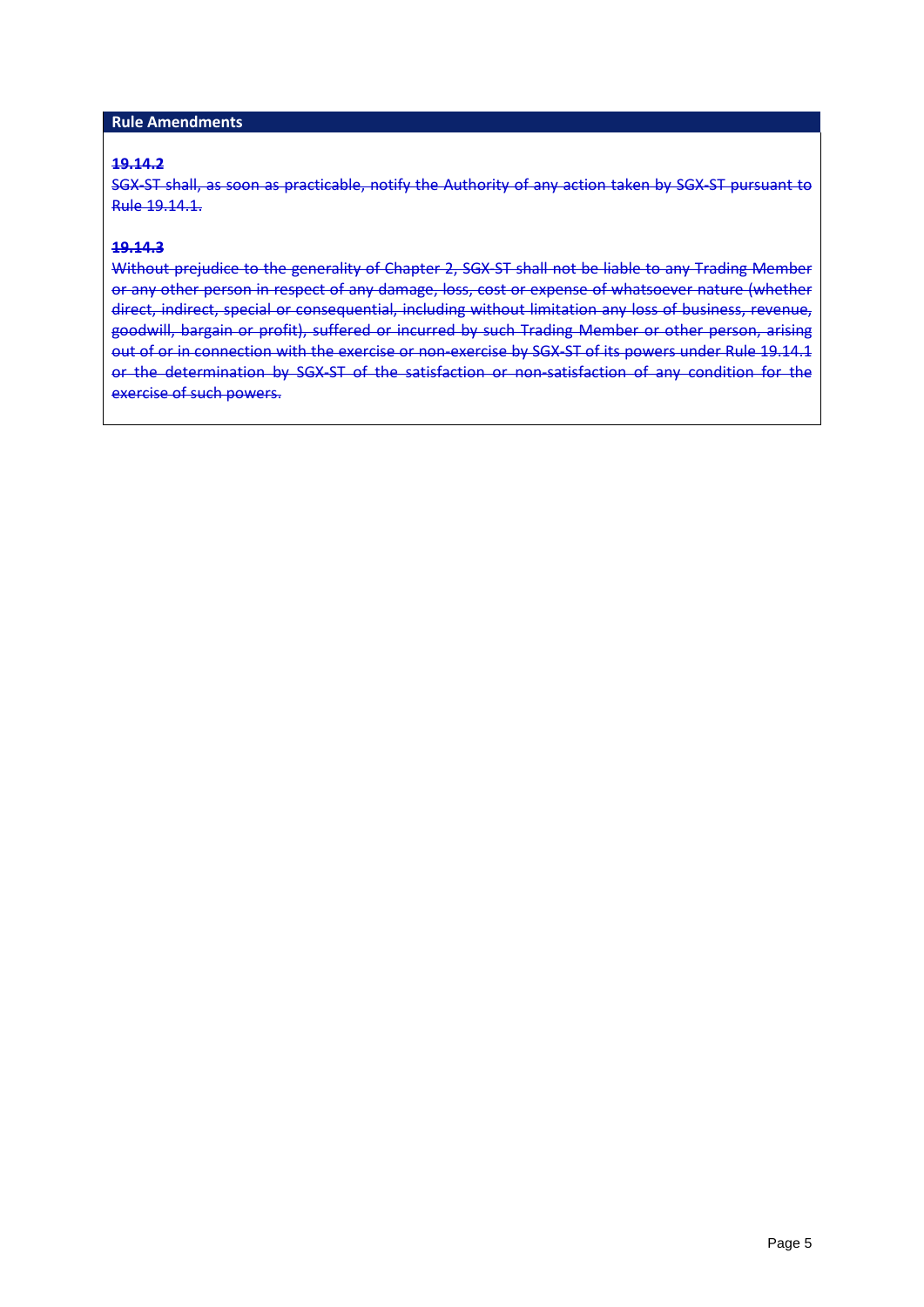#### **AMENDMENTS TO PRACTICE NOTE 8.2.1**

*Sample : Rule insertions Sample: Rule deletions*

#### **Practice Note 8.2.1 — Application of Market Phases and Algorithm**

| l Issue Date                                                                              | <b>Cross</b><br><b>Reference</b> | <b>Enquiries</b>                                           |
|-------------------------------------------------------------------------------------------|----------------------------------|------------------------------------------------------------|
| 17 February 2012, amended on 15 April<br>2013, 24 February 2014 and 16 September<br>2016. | 8.2.3                            | Rules 8.2.1- Please contact Securities<br>Market Control:- |
|                                                                                           |                                  | Email: securities.mc@sgx.com                               |

#### **1. Introduction**

- 1.1 This Practice Note explains the application of the various market phases and the algorithm used by SGX-ST in computing the single price for the Opening Routine, Closing Routine and Adjust Phase.
- 1.2 Rule 8.2.1 says the trading hours and the application of the market phases are as published by SGX-ST.
- 1.3 Rule 8.2.12 says SGX-ST may vary the trading hours and application of the market phases.
- 1.4 Rule 8.2.<sup>23</sup> sets out the various market phases.

#### **2. Application of Market Phases**

#### 2.1 **Summary of Market Phases**

(1) Normal Day Trading

| 08.30 | $08.58 - 50*$ |                        | 00.00          | 17.00     | $17.04 - 05***$<br>17.06 |  |
|-------|---------------|------------------------|----------------|-----------|--------------------------|--|
|       | Pre-Open      | Non-Cancel             | <b>Trading</b> | Pre-Close | Non-Cancel               |  |
|       |               | <b>Opening Routine</b> |                |           | <b>Closing Routine</b>   |  |

- \* Please see Point 2.2(2) and (3).<br>\*\* Please see Point 2.5(3) and (4)
- Please see Point  $2.5(3)$  and  $(4)$
- (2) Half-Day Trading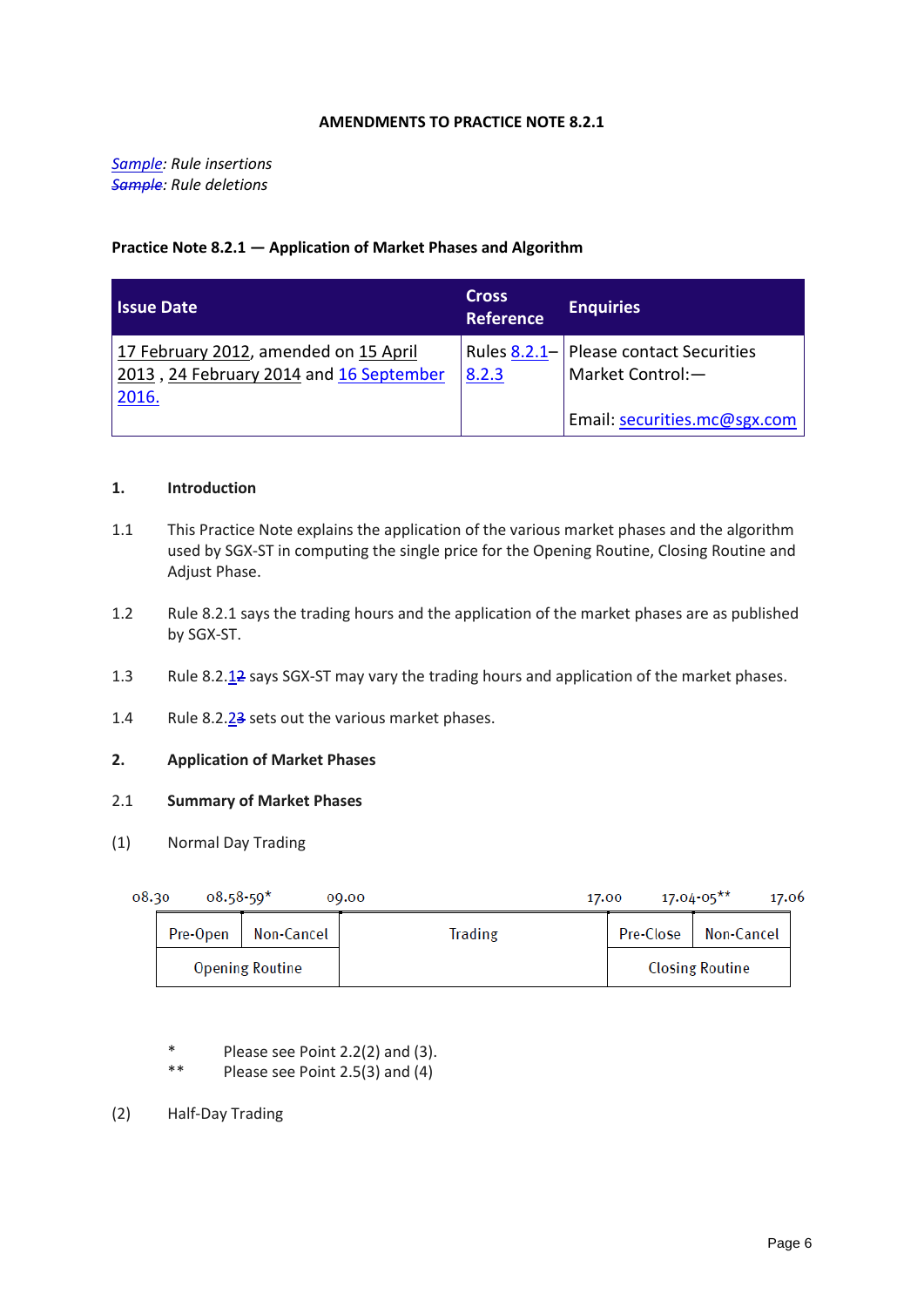| 08.30 | $08.58 - 59*$ |                        | 12.30<br>00.00 |           | 12.36<br>$12.34 - 35***$ |  |
|-------|---------------|------------------------|----------------|-----------|--------------------------|--|
|       | Pre-Open      | Non-Cancel             | <b>Trading</b> | Pre-Close | Non-Cancel               |  |
|       |               | <b>Opening Routine</b> |                |           | <b>Closing Routine</b>   |  |

- \* Please see Point 2.2(2) and (3).
- \*\* Please see Point 2.5(3) and (4)

#### 2.2 **Opening Routine**

- (1) The Opening Routine is a 30-minute session before normal trading starts at 09:00 hours. It comprises the Pre-Open Phase and the Non-Cancel Phase.
- (2) Pre-Open Phase (08:30 to 08:58–59 hours)

(a) Orders can be entered, reduced in quantity modified or withdrawn in the ready and unit share markets.

- (b) The bid (offer) can be higher (lower) than the offer (bid).
- (c) No matching of orders.
- (d) This phase will end randomly at any time from 08:58 to 08:59 hours.
- (3) Non-Cancel Phase (08:58–59 to 09:00 hours)

(a) This phase will begin immediately after the Pre-Open Phase ends, which may be at any time from 08:58 to 08:59 hours.

(aa) No input, amendment and withdrawal of orders.

(b) Orders that can be matched are matched at a single price computed based on an algorithm set by SGX-ST. The computed price will be the opening price for the day.

(c) Unmatched orders are carried forward into the morning trading session.

#### 2.3 **Trading Phase**

- (1) The Trading Phase will be from 09:00 to 17:00 hours.
- (2) The Trading Phase allows order entry, reduction in order modification and withdrawal of orders. Orders are matched in the order of price priority followed by time priority.
- (3) All unmatched orders after the Trading Phase are carried forward to the Closing Routine.

#### 2.4 **Adjust Phases**

(1) An Adjust Phase operates upon the lifting of a suspension of a security or Futures Contract pursuant to Rule 8.10.6 and may also be applied pursuant to Rule 8.10.1A. A trading halt operates in the same way as an Adjust Phase.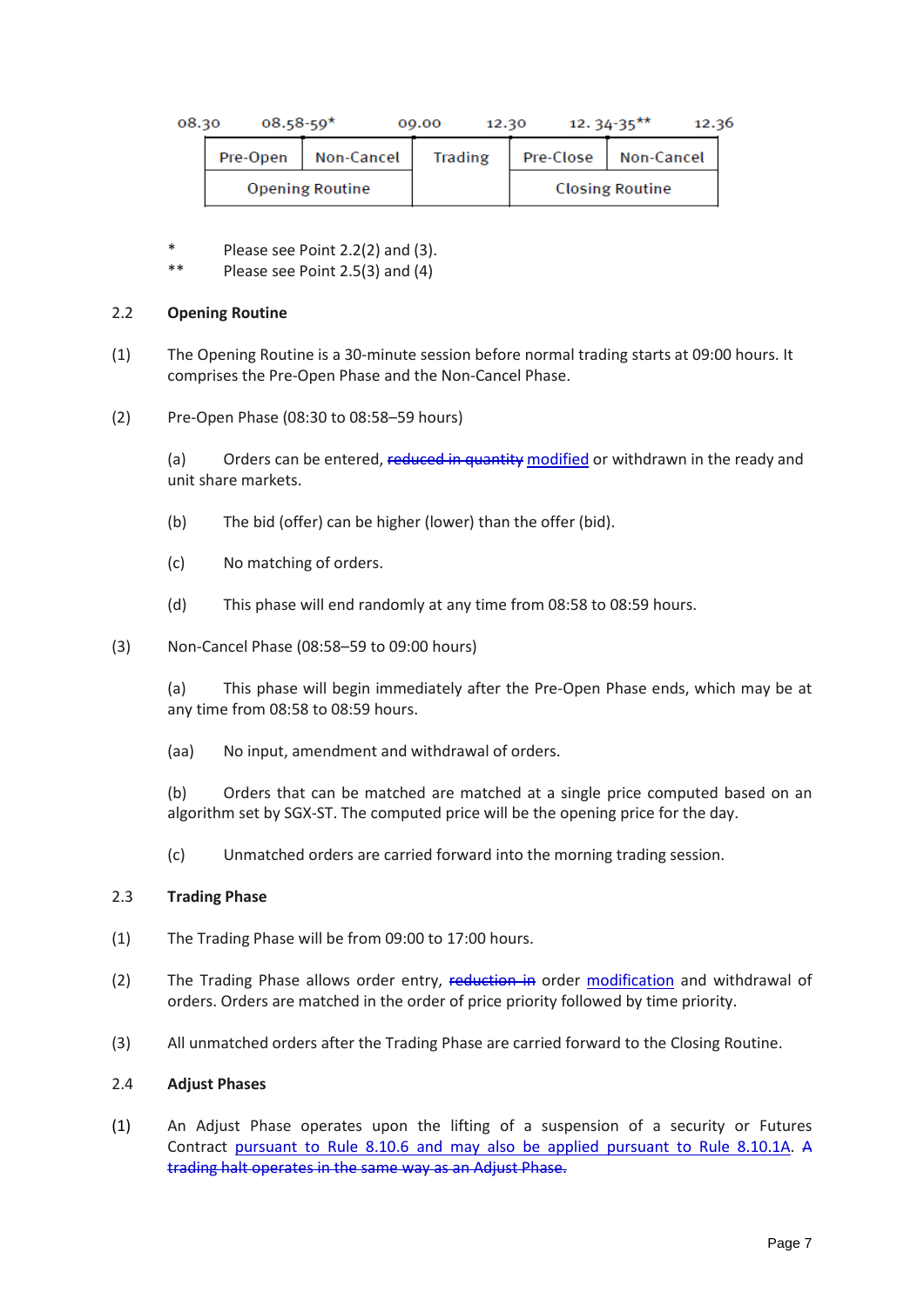#### (2) Upon Lifting of a Suspension

(a) The Adjust Phase sets in for 15 minutes. A longer time can be specified.

(b) Orders can be entered, modified reduced in quantity or withdrawn for the ready and unit share markets.

(c) The bid (offer) can be higher (lower) than the offer (bid).

(d) Orders that can be matched will be matched at the end of the Adjust Phase at a single price computed based on an algorithm set by SGX-ST before normal trading resumes. Unmatched orders at the end of the Adjust Phase are carried forward into the phase of the market applicable when the Adjust Phase ends.

- (2)  $\left\{ \frac{e}{e} \right\}$  However, this the behaviour in paragraph 2.4(1)(d) does not apply in the following scenarios:
	- (a) wWhen the end of the Adjust Phase coincides with the Opening Routine or Closing Routine. In these circumstances, orders entered are carried forward into and matched accordingly in the respective Opening Routine or Closing Routine.
	- (b) When SGX-ST specifies that the Adjust Phase is to be followed immediately by the Non-Cancel Phase. In these circumstances, the Non-Cancel Phase will begin simultaneously with the end of the Adjust Phase, which may be at any time within a one minute window. Orders are carried forward into the Non-Cancel Phase. Orders that can be matched will be matched at a single price computed based on an algorithm set by SGX-ST before normal trading resumes. Unmatched orders at the end of the Non-Cancel Phase are carried forward into the phase of the market applicable when the Non-Cancel Phase ends.

#### **For illustrative purposes only:**

| 10:00      |        | 10:15-10:16 |            | 10:17 |                |
|------------|--------|-------------|------------|-------|----------------|
| Suspension | Adjust |             | Non-Cancel |       | <b>Trading</b> |

SGX-ST specifies the Adjust Phase is to be followed immediately by the Non-Cancel Phase and further specifies that the Non-Cancel Phase will begin from 10:15h to 10:16h. In this case, the Adjust Phase will end simultaneously with the beginning of the Non-Cancel Phase at any time from 10:15h to 10:16h. Normal trading will begin at 10:17h.

(c) When SGX-ST closes the market or suspends trading pursuant to Rule 8.10.1, at the end of the Adjust Phase.

(3) During a Trading Halt

(a) Existing orders remain valid.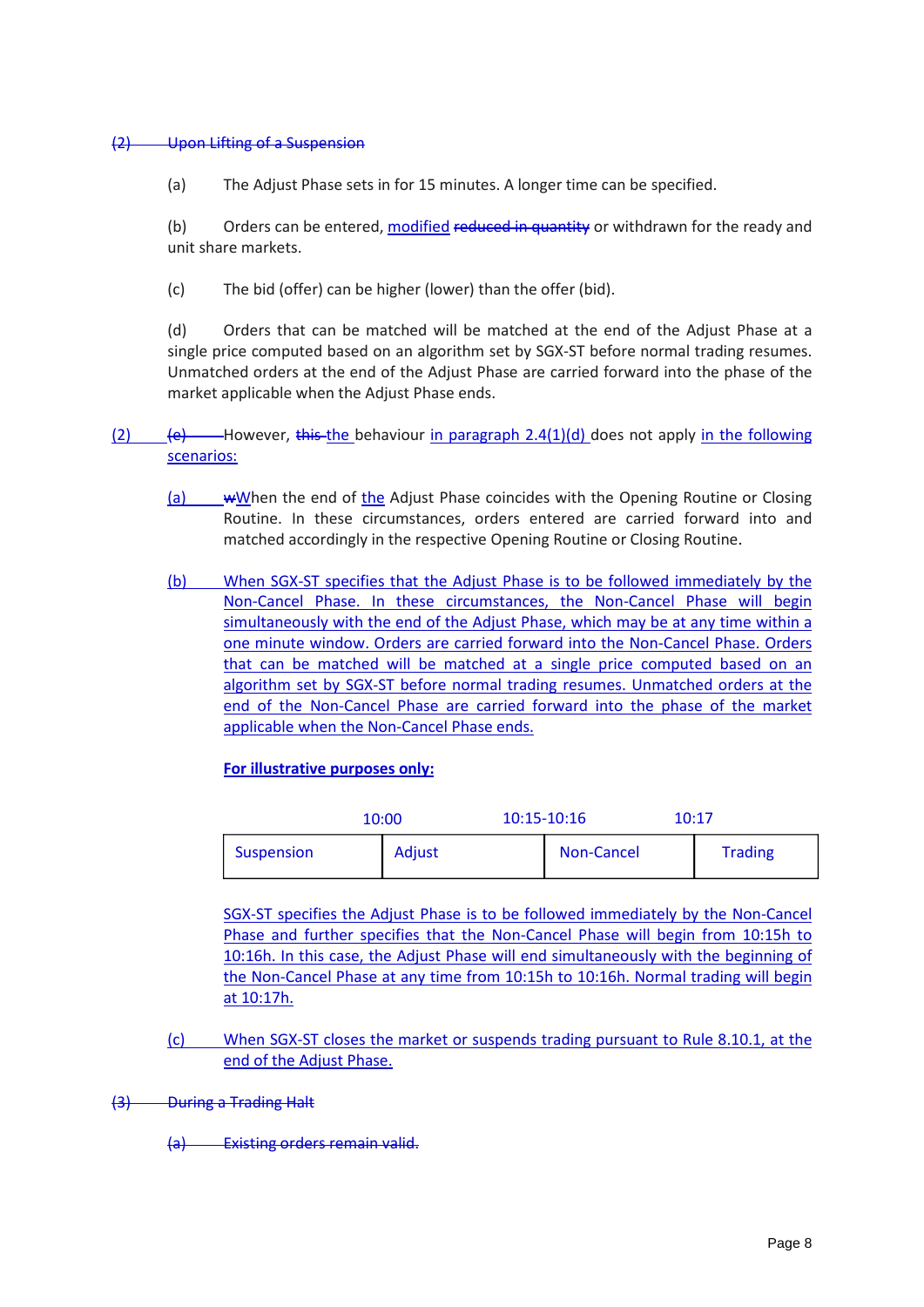(b) Orders can be entered, reduced in quantity or withdrawn in the ready and unit share markets.

(c) The bid (offer) can be higher (lower) than the offer (bid).

(d) Orders that can be matched will be matched at the end of the trading halt at a single price computed based on an algorithm set by SGX-ST.

(e) Unmatched orders are carried forward into the phase applicable to the market at the time of lifting of trading halt.

(f) If the trading halt is not lifted by the end of a Market Day, all unmatched orders lapse.

#### 2.5 **Closing Routine**

- (1) The Closing Routine is a 6-minute session after trading stops at 17:00 hours for normal day trading, or 12:30 hours for half-day trading. It comprises the Pre-Close Phase and the Non-Cancel Phase.
- (2) All unmatched orders are carried forward to the Closing Routine at 17:00 hours (for normal day trading) or 12:30 hours (for half-day trading).
- (3) Pre-Close Phase (17:00 to 17:04–05 hours/12:30 to 12:34–35 hours)

(a) Orders can be entered, reduced in quantity modified or withdrawn in the ready and unit share markets.

(b) The bid (offer) can be higher (lower) than the offer (bid).

(c) No matching of orders.

(d) This phase will end randomly at any time from 17:04 to 17:05 hours (for normal day trading) or 12:34 to 12:35 (for half-day trading).

(4) Non-Cancel Phase (17:04–05 to 17:06 hours/12:34–35 to 12:36 hours)

(a) This phase will begin immediately after the Pre-Close Phase ends, which may be at any time from 17:04 to 17:05 hours (for normal day trading) or 12:34 to 12:35 (for half-day trading).

(aa) No input, amendment and withdrawal of orders.

(b) Orders that can be matched are matched at a single price computed based on an algorithm set by SGX-ST. Unless otherwise specified, the computed price will be the closing price for the day.

#### (c) All unmatched orders lapse.

(5) This routine is designed to reduce the risk of manipulating closing prices with a single transaction at an unusually high or low price, just before the trading session ends.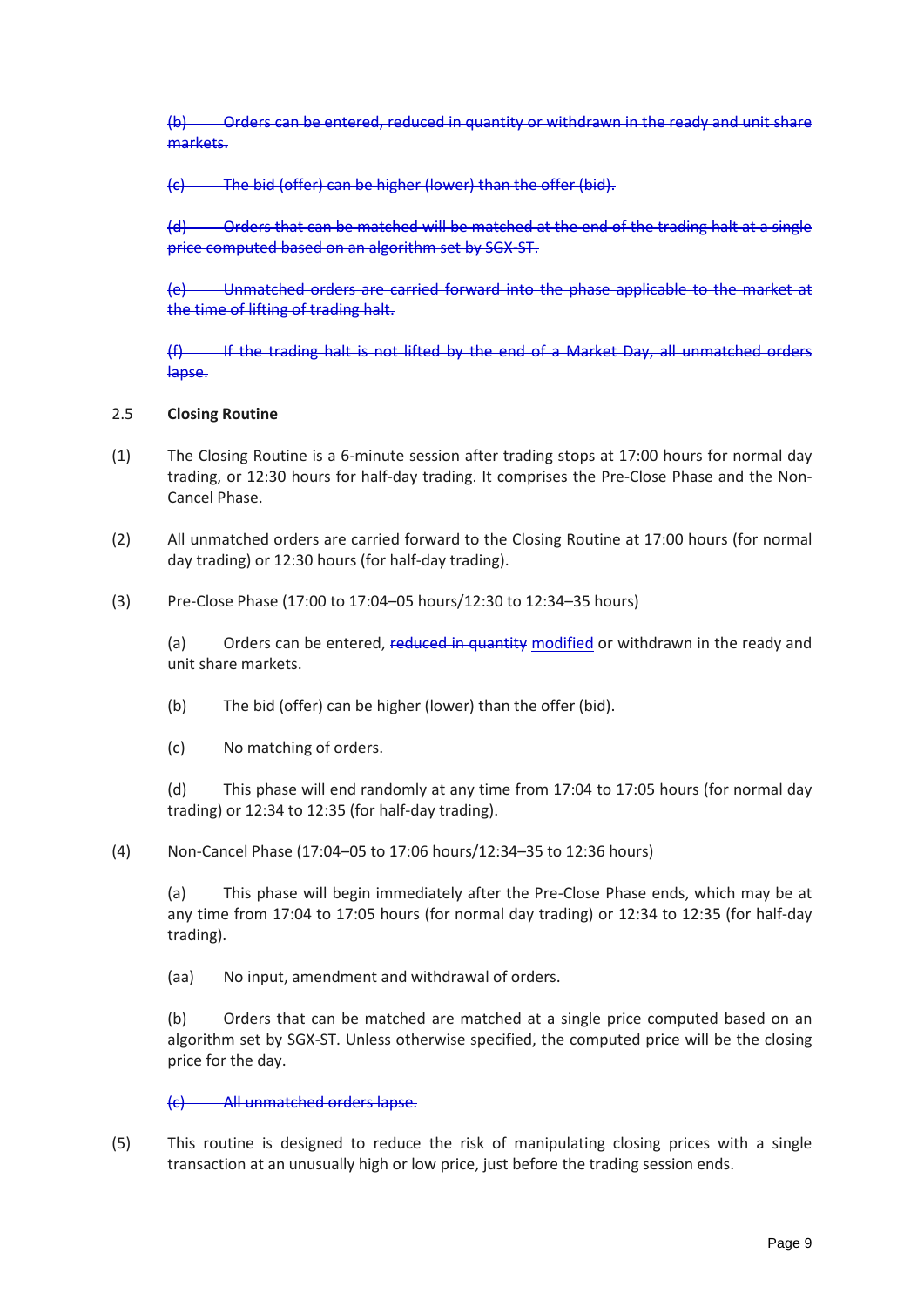### **3. Algorithm Used by SGX-ST to Compute the Single Price at Which Orders at the End of the Opening Routine, Closing Routine and Adjust Phase are Matched**

- 3.1 The methodology for computing the single price at which orders at the end of the Opening Routine, Closing Routine and Adjust Phase are matched ("Equilibrium Price") is as follows<sup>[1](#page-9-0)</sup>: -
- (1) The Equilibrium Price is the price that has the largest tradable volume and the lowest imbalance. "Imbalance" refers to the net difference between the cumulative bid volume and cumulative ask volume. See Example 1.

| <b>Bid</b><br>Volume | <b>Price</b> | Ask<br>Volume | <b>Cumulative</b><br><b>Bid Volume</b><br>(a) | <b>Cumulative</b><br><b>Ask Volume</b><br>(b) | <b>Tradable</b><br>Volume | <b>Imbalance</b><br>(a)-(b) | <b>Pressure</b> |
|----------------------|--------------|---------------|-----------------------------------------------|-----------------------------------------------|---------------------------|-----------------------------|-----------------|
| 0                    | 3.750        | 10            | 340                                           | 10                                            | 10                        | 330                         | Buy             |
| 0                    | 3.760        | 20            | 340                                           | 30                                            | 30                        | 310                         | Buy             |
| 50                   | 3.770        | 50            | 340                                           | 80                                            | 80                        | 260                         | Buy             |
| 100                  | 3.780        | 80            | 290                                           | 160                                           | 160                       | 130                         | Buy             |
| 70                   | 3.790        | 30            | 190                                           | 190                                           | 190                       | 0                           | Nil             |
| 30                   | 3.800        | 40            | 120                                           | 230                                           | 120                       | 70                          | Sell            |
| 90                   | 3.810        | 20            | 90                                            | 250                                           | 90                        | 160                         | Sell            |

#### **Example 1**

In this example, the Equilibrium Price is \$3.790 where the tradable volume is the largest and the imbalance is the lowest. If the highest tradable volume occurs at more than one price the algorithm will then consider imbalance, see sub-paragraph (2).

(2) If the highest tradable volume occurs at more than one price the Equilibrium Price is the price with the lowest imbalance. See Example 2.

#### **Example 2**

| <b>Bid</b><br>Volume | <b>Price</b> | Ask<br>Volume | <b>Cumulative</b><br><b>Bid Volume</b><br>(a) | <b>Cumulative</b><br><b>Ask Volume</b><br>(b) | <b>Tradable</b><br>Volume | <b>Imbalance</b><br>$(a)-(b)$ | <b>Pressure</b> |
|----------------------|--------------|---------------|-----------------------------------------------|-----------------------------------------------|---------------------------|-------------------------------|-----------------|
| 0                    | 3.750        | 10            | 340                                           | 10                                            | 10                        | 330                           | Buy             |
| 0                    | 3.760        | 20            | 340                                           | 30                                            | 30                        | 310                           | Buy             |
| 50                   | 3.770        | 50            | 340                                           | 80                                            | 80                        | 260                           | Buy             |
| 100                  | 3.780        | 110           | 290                                           | 190                                           | 190                       | 100                           | Buy             |
| 70                   | 3.790        | 20            | 190                                           | 210                                           | 190                       | 20                            | <b>Sell</b>     |
| 30                   | 3.800        | 40            | 120                                           | 250                                           | 120                       | 130                           | Sell            |
| 90                   | 3.810        | 20            | 90                                            | 270                                           | 90                        | 180                           | Sell            |
|                      |              |               |                                               |                                               |                           |                               |                 |

In this example, the Equilibrium Price is \$3.790 where the tradable volume is the largest (190) and the imbalance is the lowest (20).

If market orders are present a situation may arise in which the lowest imbalance occurs at "Market Price", see sub-paragraph (2A).

<span id="page-9-0"></span> $1$  The examples shown are not exhaustive.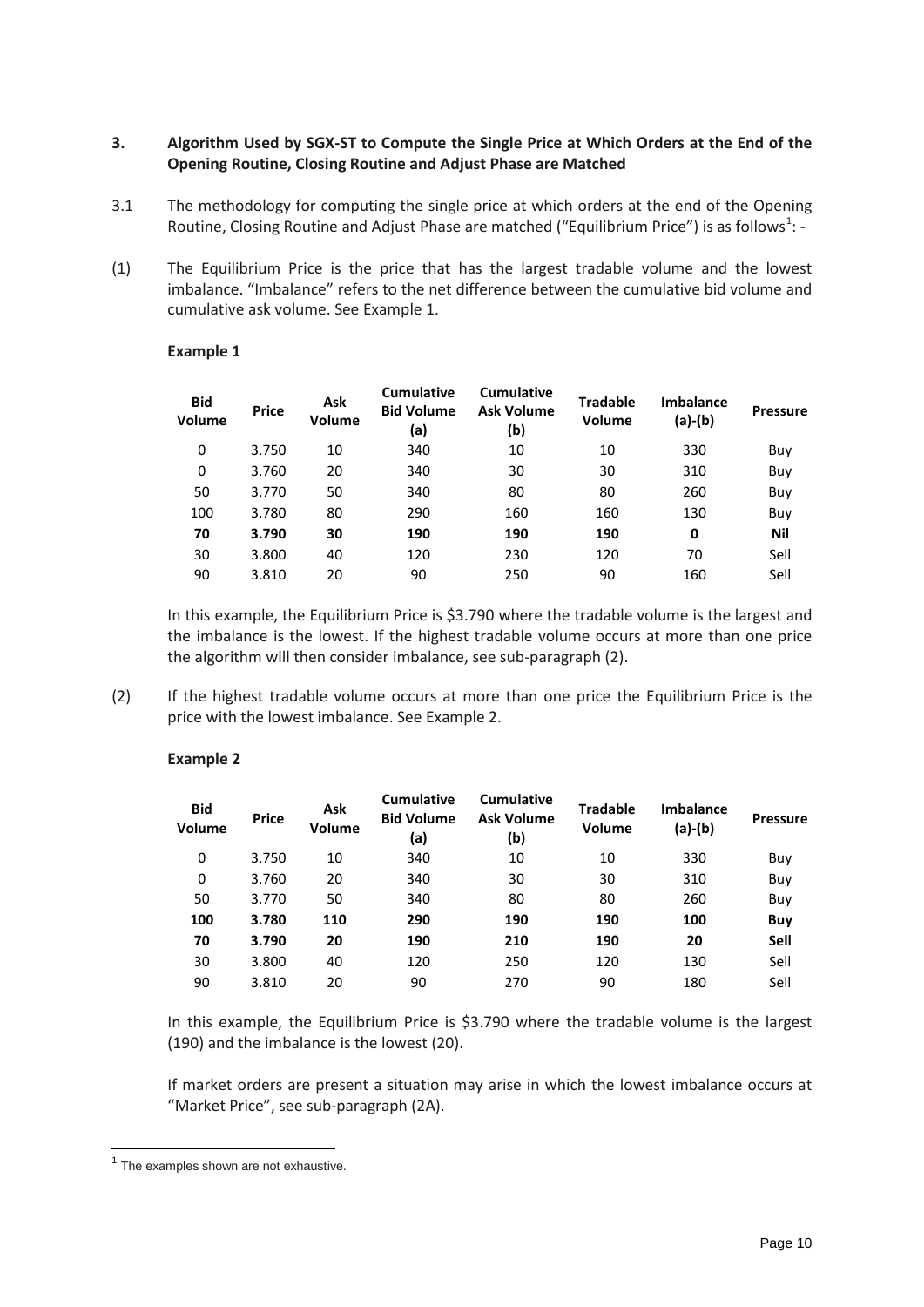If the highest tradable volume and lowest imbalance occur at more than one price the algorithm will then consider market pressure, see sub-paragraph (3).

(2A) If market orders are present and the market order volume on one side exceeds the cumulative order volume on the opposite side there would be a Market Order Surplus. This means that the lowest imbalance occurs at "Market Price". In this situation, one tick will be added on the side with the Market Order Surplus and that would be the Equilibrium Price. See Example 2A.

| <b>Bid</b><br>Volume | <b>Price</b> | Ask<br><b>Volume</b> | <b>Cumulative</b><br><b>Bid Volume</b><br>(a) | <b>Cumulative</b><br><b>Ask Volume</b><br>(b) | <b>Tradable</b><br>Volume | <b>Imbalance</b><br>(a)-(b) | <b>Pressure</b> |
|----------------------|--------------|----------------------|-----------------------------------------------|-----------------------------------------------|---------------------------|-----------------------------|-----------------|
|                      | <b>MKT</b>   |                      | 50                                            | 0                                             |                           |                             |                 |
|                      | 3.750        | 10                   | 50                                            | 10                                            | 10                        | 40                          | Buy             |
|                      | 3.760        |                      | 50                                            | 10                                            | 10                        | 40                          | Buy             |
|                      | 3.770        | 10                   | 50                                            | 20                                            | 20                        | 30                          | Buy             |
| 10                   | 3.780        |                      | 50                                            | 20                                            | 20                        | 30                          | Buy             |
|                      | 3.790        |                      | 40                                            | 20                                            | 20                        | 20                          | Buy             |
| 10                   | 3.800        |                      | 40                                            | 20                                            | 20                        | 20                          | Buy             |
|                      | 3.810        |                      | 30                                            | 20                                            | 20                        | 10                          | <b>Buy</b>      |
| 30                   | <b>MKT</b>   |                      | 30                                            | 20                                            | 20                        | 10                          | Buy             |

#### **Example 2A**

In this example, the lowest imbalance (10) occurs where market order bid volume (30) exceeds cumulative ask volume (20). One tick has therefore been added on the bid side, and the Equilibrium Price is \$3.810.

(3) If the highest tradable volume and lowest imbalance occur at more than one price ("the price overlap") the Equilibrium Price is determined by market pressure:

(a) with only buy pressure within the price overlap, the Equilibrium Price is the highest price within the price overlap, or

(b) with only sell pressure within the price overlap, the Equilibrium Price is the lowest price within the price overlap. See Example 3.

Buy (sell) pressure occurs when the cumulative bid (offer) volume is greater than the cumulative offer (bid) volume at a particular price.

#### **Example 3**

| <b>Bid</b><br>Volume | <b>Price</b> | Ask<br><b>Volume</b> | <b>Cumulative</b><br><b>Bid Volume</b><br>(a) | <b>Cumulative</b><br><b>Ask Volume</b><br>(b) | <b>Tradable</b><br>Volume | <b>Imbalance</b><br>(a)-(b) | <b>Pressure</b> |
|----------------------|--------------|----------------------|-----------------------------------------------|-----------------------------------------------|---------------------------|-----------------------------|-----------------|
| 0                    | 3.750        | 10                   | 260                                           | 10                                            | 10                        | 250                         | Buy             |
| 0                    | 3.760        | 20                   | 260                                           | 30                                            | 30                        | 230                         | Buy             |
| 50                   | 3.770        | 50                   | 260                                           | 80                                            | 80                        | 180                         | Buy             |
| 0                    | 3.780        | 110                  | 210                                           | 190                                           | 190                       | 20                          | <b>Buy</b>      |
| 90                   | 3.790        | 0                    | 210                                           | 190                                           | 190                       | 20                          | <b>Buy</b>      |
| 30                   | 3.800        | 40                   | 120                                           | 230                                           | 120                       | 110                         | Sell            |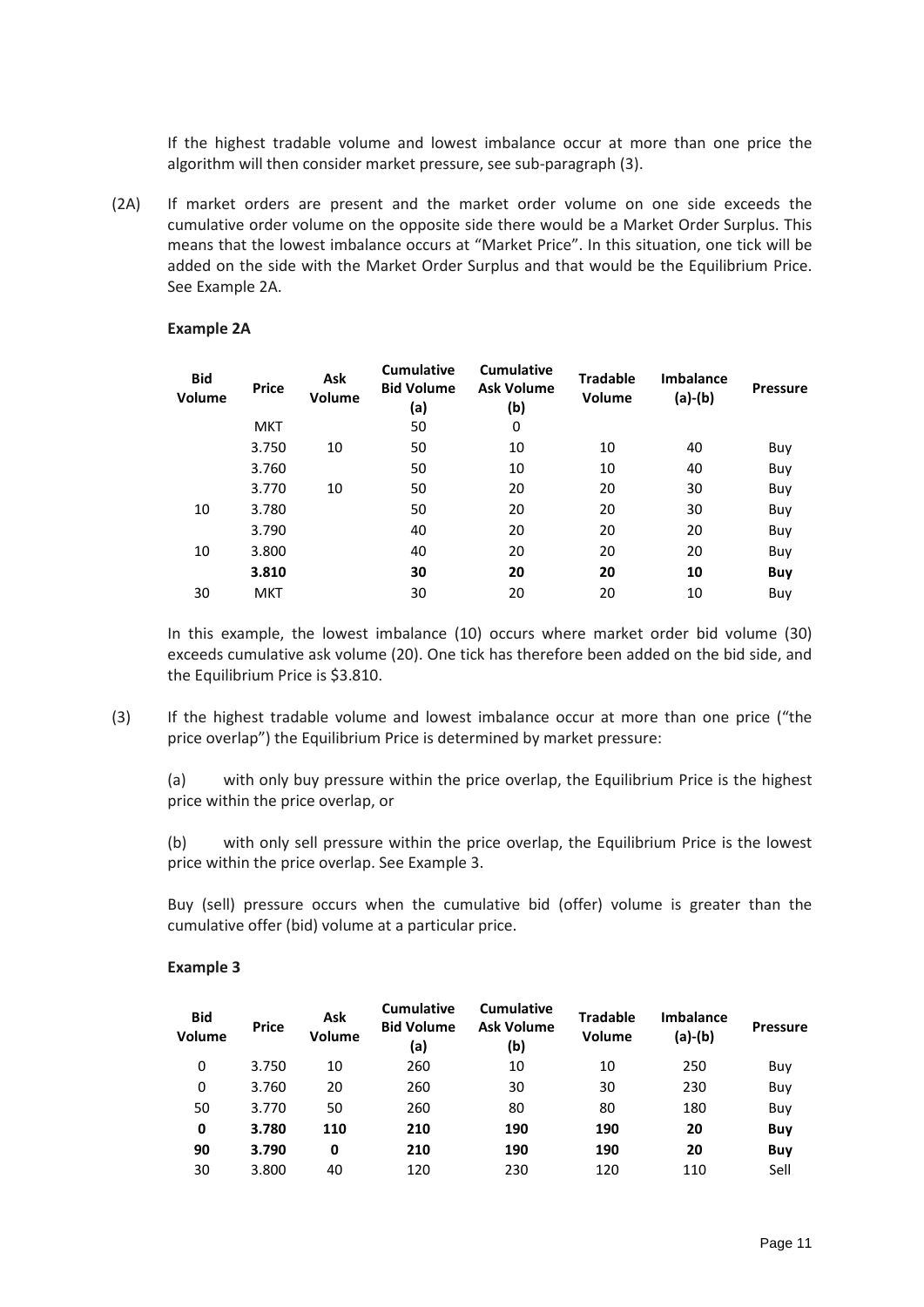|  | 90 3.810 | 20 | 90 | 250 | 90 | 160 | Sell |
|--|----------|----|----|-----|----|-----|------|
|--|----------|----|----|-----|----|-----|------|

In this example there is only buy pressure in price overlap, the Equilibrium Price is \$3.790 which is the highest price in the price overlap.

- (4) If the highest tradable volume and lowest imbalance occur at more than one price and there is both buy and sell pressure or nil pressure within the price overlap, the Equilibrium Price is:
	- (a) the price within the price overlap that is the closest to the last traded price, or
	- (b) where there is no last traded price, the lowest price within the price overlap.

See Example 4.

#### **Example 4**

| <b>Bid</b><br>Volume | <b>Price</b> | Ask<br><b>Volume</b> | <b>Cumulative</b><br><b>Bid Volume</b><br>(a) | <b>Cumulative</b><br><b>Ask Volume</b><br>(b) | <b>Tradable</b><br><b>Volume</b> | <b>Imbalance</b><br>$(a)-(b)$ | <b>Pressure</b> |
|----------------------|--------------|----------------------|-----------------------------------------------|-----------------------------------------------|----------------------------------|-------------------------------|-----------------|
| 0                    | 3.750        | 10                   | 260                                           | 10                                            | 10                               | 250                           | Buy             |
| 0                    | 3.760        | 20                   | 260                                           | 30                                            | 30                               | 230                           | Buy             |
| 50                   | 3.770        | 50                   | 260                                           | 80                                            | 80                               | 180                           | Buy             |
| 0                    | 3.780        | 130                  | 210                                           | 210                                           | 210                              | 0                             | Nil             |
| 90                   | 3.790        | 0                    | 210                                           | 210                                           | 210                              | 0                             | Nil             |
| 30                   | 3.800        | 40                   | 120                                           | 250                                           | 120                              | 130                           | Sell            |
| 90                   | 3.810        | 20                   | 90                                            | 270                                           | 90                               | 180                           | Sell            |
|                      |              |                      |                                               |                                               |                                  |                               |                 |

In this example, assuming that the last traded price was \$3.800, the Equilibrium Price is \$3.790.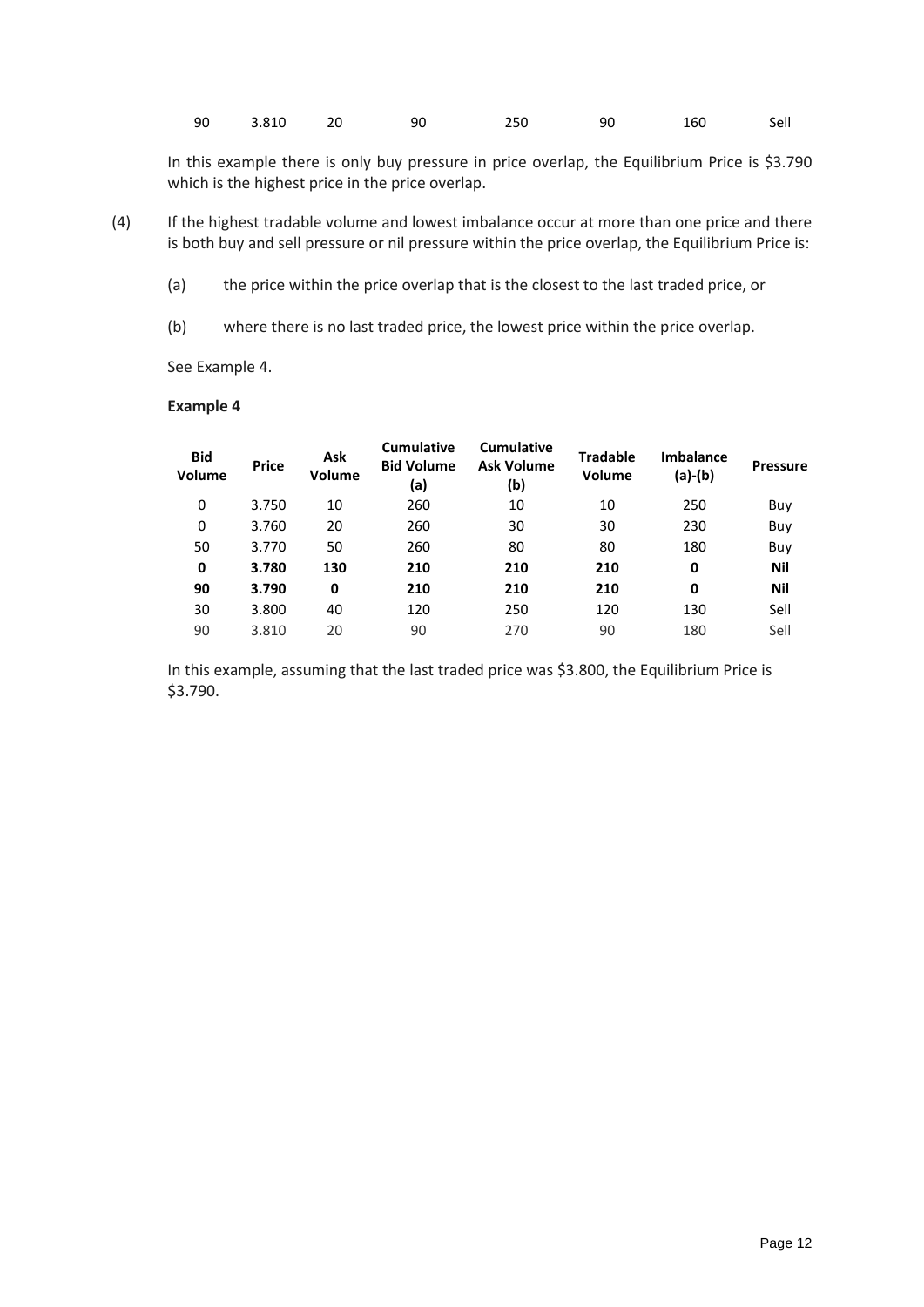#### **AMENDMENTS TO PRACTICE NOTE 8.10.1**

*Sample : Rule insertions Sample: Rule deletions*

### **Practice Note 8.10.1— Characteristics of Suspension and Trading Halt**

| <b>Issue Date</b>                                                                               | <b>Cross</b><br><b>Reference</b> | <b>Enquiries</b>                                                                                                                                                                                                  |
|-------------------------------------------------------------------------------------------------|----------------------------------|-------------------------------------------------------------------------------------------------------------------------------------------------------------------------------------------------------------------|
| Added on 3 April 2008, amended on 21<br>September 2011, 26 March 2012 and 16<br>September 2016. | Rules 8.10.1-<br>8.11.1A         | Please contact:<br><b>Member Supervision</b><br>Facsimile No: 6538 8273<br>F-Mail<br>Address: membersup@sgx.co<br>$\underline{m}$<br><b>Securities Market Control</b><br>E-Mail Address:<br>securities.mc@sgx.com |

This Practice Note explains the characteristics of a suspension and a trading halt.

| <b>ITEM</b>    | <b>CHARACTERISTIC</b>                        | <b>SUSPENSION</b>                                                                                                                                                                                                                                                                                                                                                                                                       | <b>TRADING HALT</b>                                                                                                                                                                                                                                                                                                                             |
|----------------|----------------------------------------------|-------------------------------------------------------------------------------------------------------------------------------------------------------------------------------------------------------------------------------------------------------------------------------------------------------------------------------------------------------------------------------------------------------------------------|-------------------------------------------------------------------------------------------------------------------------------------------------------------------------------------------------------------------------------------------------------------------------------------------------------------------------------------------------|
| $\mathbf{1}$   | Initiating party                             | A suspension can be imposed by<br>SGX-ST under the circumstances<br>stated in Rule 8.10.1. An Issuer<br>may also request a suspension if<br>its request for extension of a<br>trading halt under Item 3 is not<br>approved by SGX-ST.                                                                                                                                                                                   | A trading halt is can be<br>imposed by SGX-ST under the<br>circumstances stated in Rules<br>8.11.1 and 8.11.1A. at the request<br>of an Issuer, usually before<br>making a material announcement<br>to the market.                                                                                                                              |
| $\overline{2}$ | Status of<br>unmatched orders                | During a market<br>suspension, Uunmatched orders in<br>a suspended security or Futures<br><b>Contract</b> in the Trading<br>System may lapse, as determined<br>by SGX-ST. SGX-ST will notify<br><b>Trading Members of the status of</b><br>their unmatched orders before<br>the lifting of a market suspension.<br>During a suspension of a single<br>security or Futures Contract, all<br>unmatched orders will lapse. | During a trading halt, all existing<br>orders in the ready and unit share<br>markets remain valid. Orders can<br>still be entered, reduced in<br>quantity modified or withdrawn<br>in the ready and unit share<br>markets but are not matched. If a<br>trading halt is not lifted by the<br>end of a Market Day, all<br>unmatched orders lapse. |
| 3              | Duration of<br>suspension or<br>trading halt | A suspension may persist is usually<br>for a prolonged period.                                                                                                                                                                                                                                                                                                                                                          | A trading halt is usually intra-day,<br>with a minimum duration of 30<br>minutes. SGX-ST may extend the<br>duration of a trading halt beyond                                                                                                                                                                                                    |